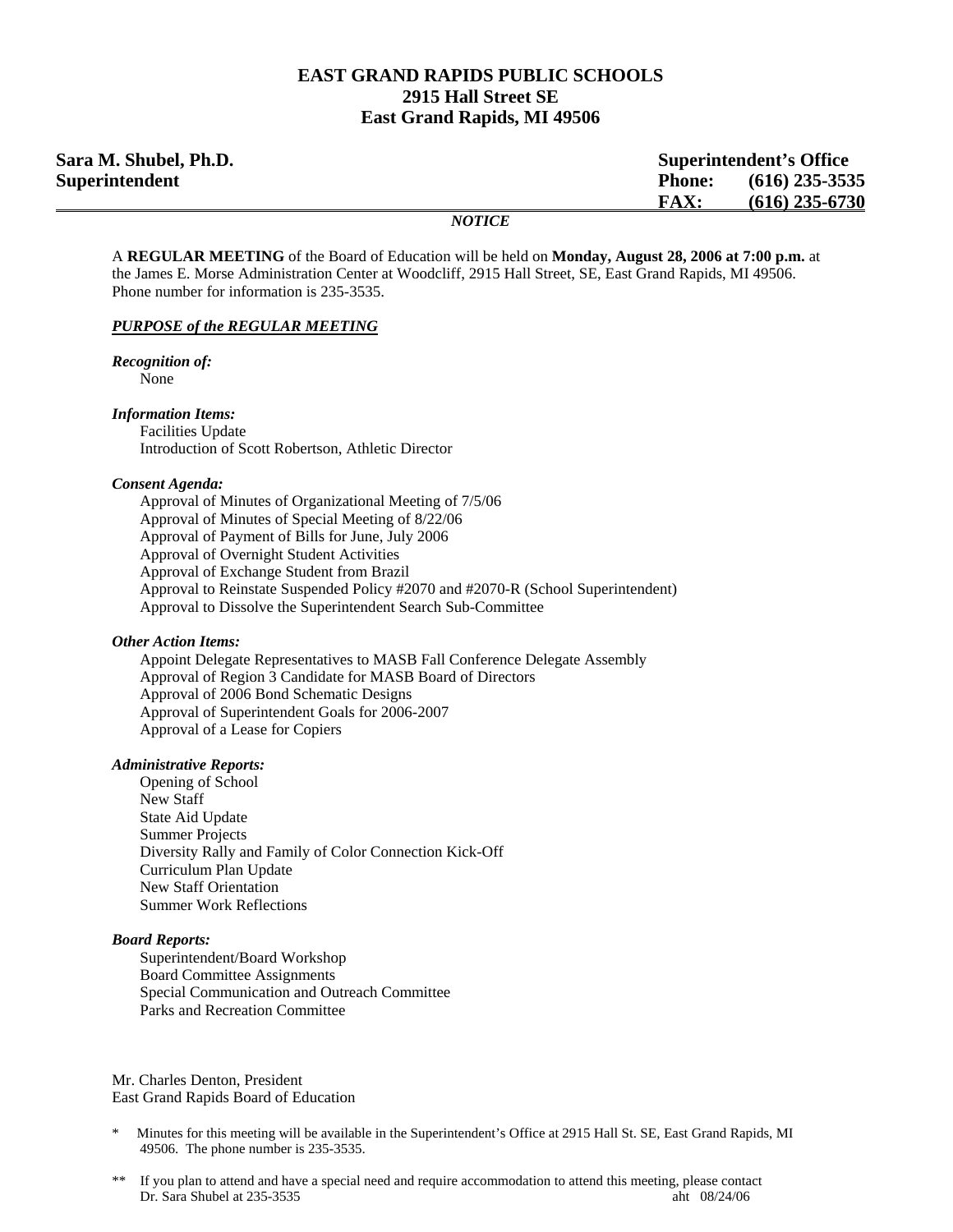# EAST GRAND RAPIDS PUBLIC SCHOOLS Kent County, Michigan

# **REGULAR Meeting of the East Grand Rapids Board of Education**

The James E. Morse Administration Center at Woodcliff, 2915 Hall St., SE., East Grand Rapids, MI 49506

Phone 616-235-3535

# *Our Mission*

# *Educating and inspiring each student to navigate successfully in a global community.*

# **Monday, August 28, 2006**

# **7:00 p.m. - REGULAR MEETING**

# **AGENDA**

- 1. Meeting Called to Order
- 2. Acknowledgment of Guests
- 3. Public Comments
- 4. Board Secretary's Report: Communications to and from the Board Mrs. Trierweiler
- 5. Facilities Update Mr. Camp

# *Presentation/Discussion:*

6. Introduction of Scott Robertson, Athletic Director – Mr. Cwayna

# *Action Items – Consent Agenda:*

- Background: In order to save time during the meeting, we are using a Consent Agenda. Items in the Consent Agenda include those that are considered routine or have been previously discussed by the Board of Education. Any Board Member may request to have any item removed for a separate discussion and vote.
- Recommendation: Motion to approve items in the Consent Agenda Numbers  $2$ through 13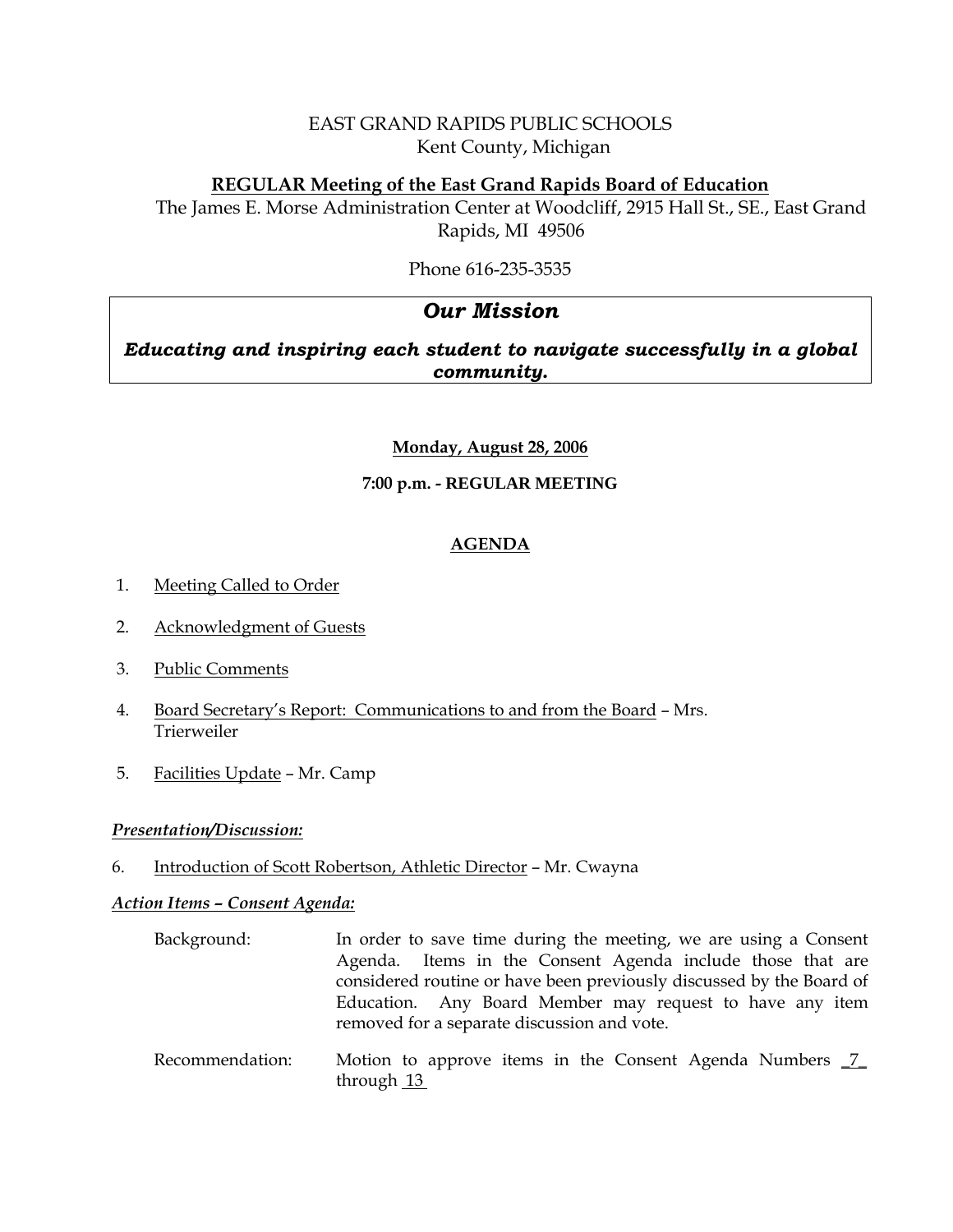- 7. Approval of Minutes of Organizational MEETING of 7/05/06 (Enclosure #7)
- 8. Approval of Minutes of SPECIAL MEETING of 8/22/06 (Enclosure #8)
- 9. Approval of Payment of Bills for June and July (Enclosure #9)
- 10. Approval of Overnight Student Activities (Enclosure #10)
	- Background: In accordance with Board of Education Policy #7490, the district has various trips and overnight athletic and student activities as outlined in Enclosure #10 for approval by the Board.
	- Recommendation: Motion to approve various trips and overnight athletic and student activities as outlined in Enclosure #10.
- 11. Approval of a Foreign Exchange Student from Brazil (Enclosure #11)
	- Background: The High School Administration recommends that foreign exchange student, Daniel Furman, from Brazil, be approved for enrollment at East Grand Rapids High School during the 2006- 07 school year.
	- Recommendation: Motion to approve the recommendation by the administration that Daniel Furman from Brazil be enrolled at East Grand Rapids High School for the 2006-07 school year.

# 12. Approval to Reinstate Suspended Policy #2070 & #2070-R (School Superintendent) (Enclosure #12)

- Background: At the June 13, 2006 Special Board Meeting Policy #2070 and #2070-R was suspended.
- Recommendation: Motion to approve the reinstatement of Policy #2070 and #2070- R with follow-up by the Policy Committee.
- 13. Approval to Dissolve the Superintendent Search Sub-Committee
	- Background: The Superintendent Search Sub-Committee was formed for the express purpose of finding a new Superintendent for the East Grand Rapids Public Schools. This sub-committee has fulfilled its purpose with the hiring of Dr. Sara M. Shubel.
	- Recommendation: Motion to approve the dissolution of the Superintendent Search Sub-Committee.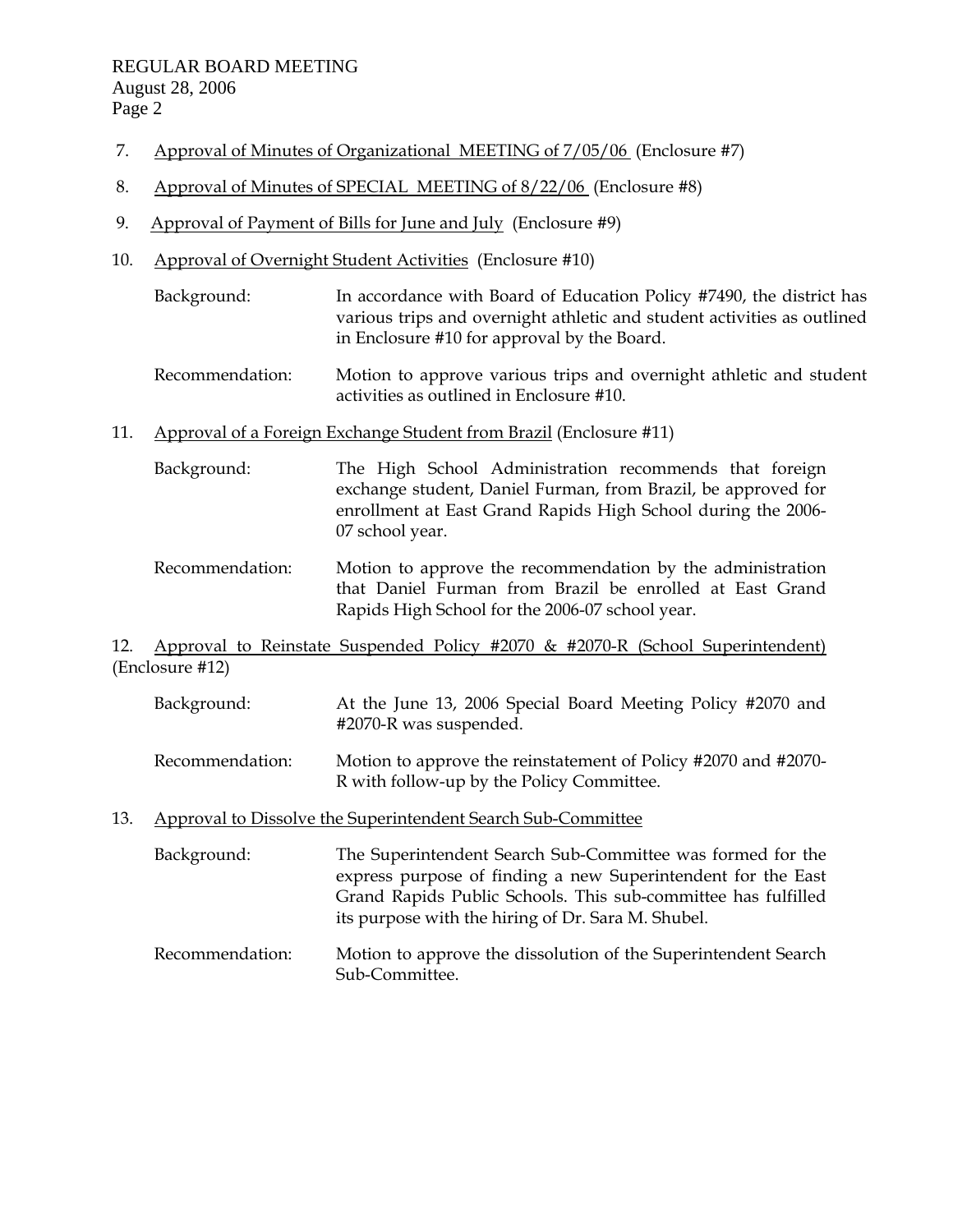### *Other Action Items:*

# 14. Appoint Delegate Representatives to MASB Fall Conference Delegate Assembly (Enclosure #14)

Background: The Michigan Association of School Boards' 2006 Delegate Assembly is meeting at the annual 2006 Fall Conference at the Marriott Renaissance Center in Detroit on Thursday, November 9, 2006. Three delegates may be appointed to represent the East Grand Rapids Board of Education.

# Recommendation: Motion to appoint delegates to the MASB 2006 Delegate Assembly.

15. Approval of Region 3 Candidate for the MASB Board of Directors Three-Year Term (Enclosure #15)

- Background: Official ballots must be returned to MASB by September 1, 2006, to participate in the MASB Board of Directors Election. Two candidates, Anita L. Osterman (nominated by Fremont Public Schools) and Steve Zinger (nominated by Grandville Schools), have been nominated to represent our region, Region 3.
- Recommendation: Motion to approve the candidate to represent Region 3 on the MASB Board of Directors.

### 16. Approval of 2006 Bond Schematic Designs (Enclosure #16)

- Background: URS Corporation will present the schematic designs for the 2006 construction project. Following the URS presentation, Owen Ames Kimball (OAK) will present its cost estimates based on those schematic designs and discuss any variations from the cost proposals developed prior to the election.
- Recommendation: Motion to approve the schematic designs for the 2006 construction project as presented.
- 17. Approval of Superintendent Goals for 2006-2007 (Enclosure #17)
	- Background: The Board approved the Proposed Superintendent's Goals prior to hiring the new Superintendent. Following the discussion at the Special Superintendent/Board Workshop on August 22, 2006, the finalization of the Superintendent Goals for 2006-2007 are presented.
	- Recommendation: Motion to approve the finalized Superintendent's Goals for 2006-2007 per Enclosure #17.